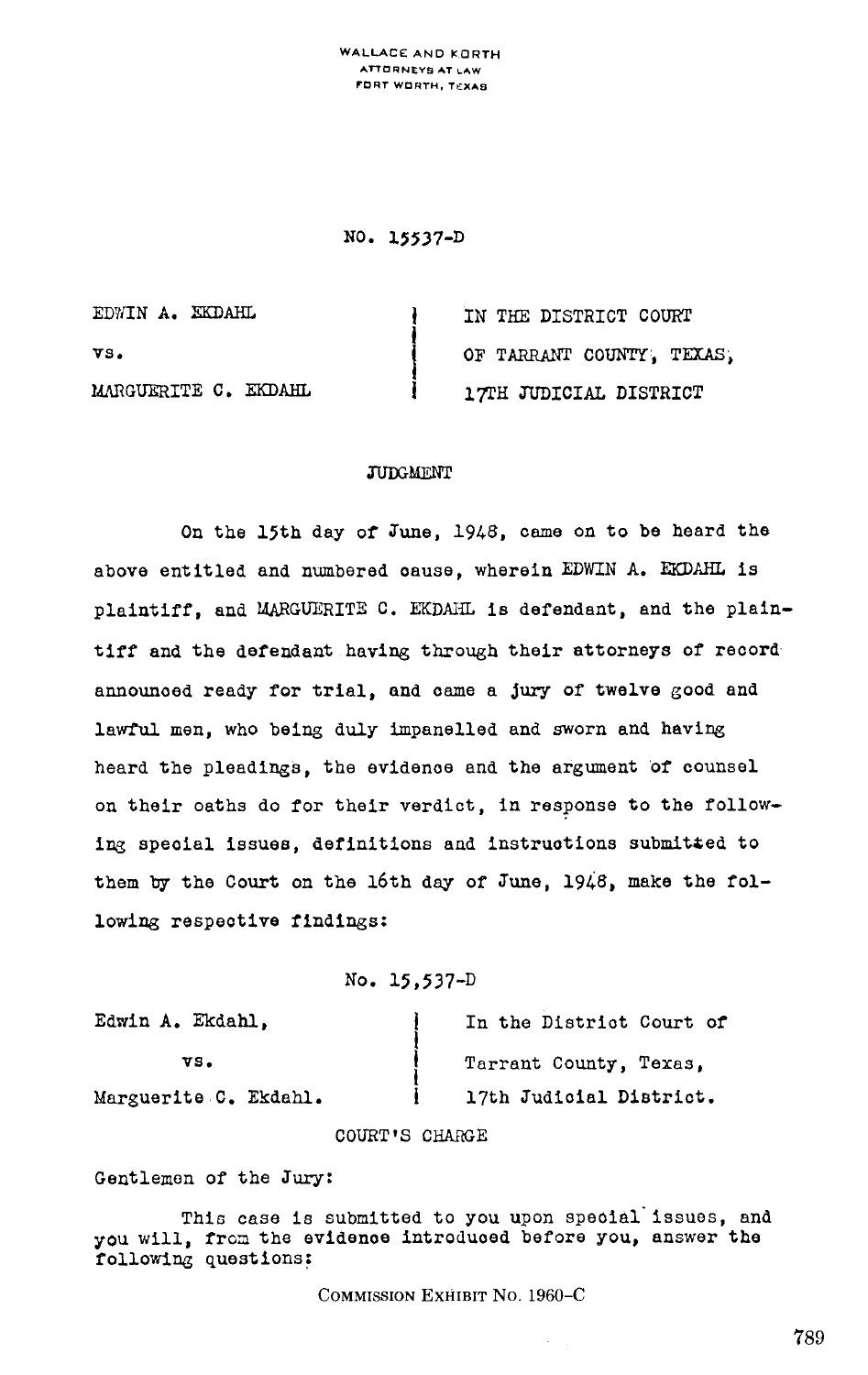Special Issue No. I.-

Question: Do you find from the preponderance of the evidence that the defendant, Mrs. Ekdahl, is guilty of excesses, cruel treatment, or outrages toward the plaintiff, Edwin A. Ekdahl, of such a nature as to render their living together insupportable? Answer "yes" or "no."

Answer: Yes.

You are instructed that the term "excesses, cruel treatment or outrages" as used in this charge means physical violence; and also includes conduct, demeanor and language of one party toward the other of such a cruel nature as to affect the mind or sensibilities of the other to such a degree as to affect the physical welfare of the person subjected to such conduct.

Special Issue No. 2:

If you have answered the preceding question  $\bullet$ no," you need not answer this question, but if you have answered the same 'yes," then answer:

Question: Do you find from the preponderance of the evidence that such excesses, cruel treatment, or outrages, if any, were not provoked by the conduct of the plaintiff toward the defendant? Answer: "They were not provoked" or "they were pr $\cup$  $\mathbf{v}$ oked."

Answer: They were not provoked .

Special Issue No. 3:

Question: What do you find from the preponderance of the evidence is a reasonable attorney fee to be allowed to the defendant for representation in this case? Answer by giving amount of money .

Answer: \$250.00.

By the term "preponderance of the evidence" is meant the greater weight of the credible testimony.

YOU ARE THE EXCLUSIVE JUIGES of the credibility of the witnesses, of the weight to be given to their testimony, and of the facts proved, but the law you will receive from the Court as given to you herein and be governed thereby .

> (Signed) Frank Culver, Jr . Judge Presiding .

We, the jury, return our answers to the above and foregoing questions as our verdict in this case.

> (Signed) J. J.'Hardin Foreman.

 $-2-$ 

COMMISSION EXHIBIT No. 1960-C-Continued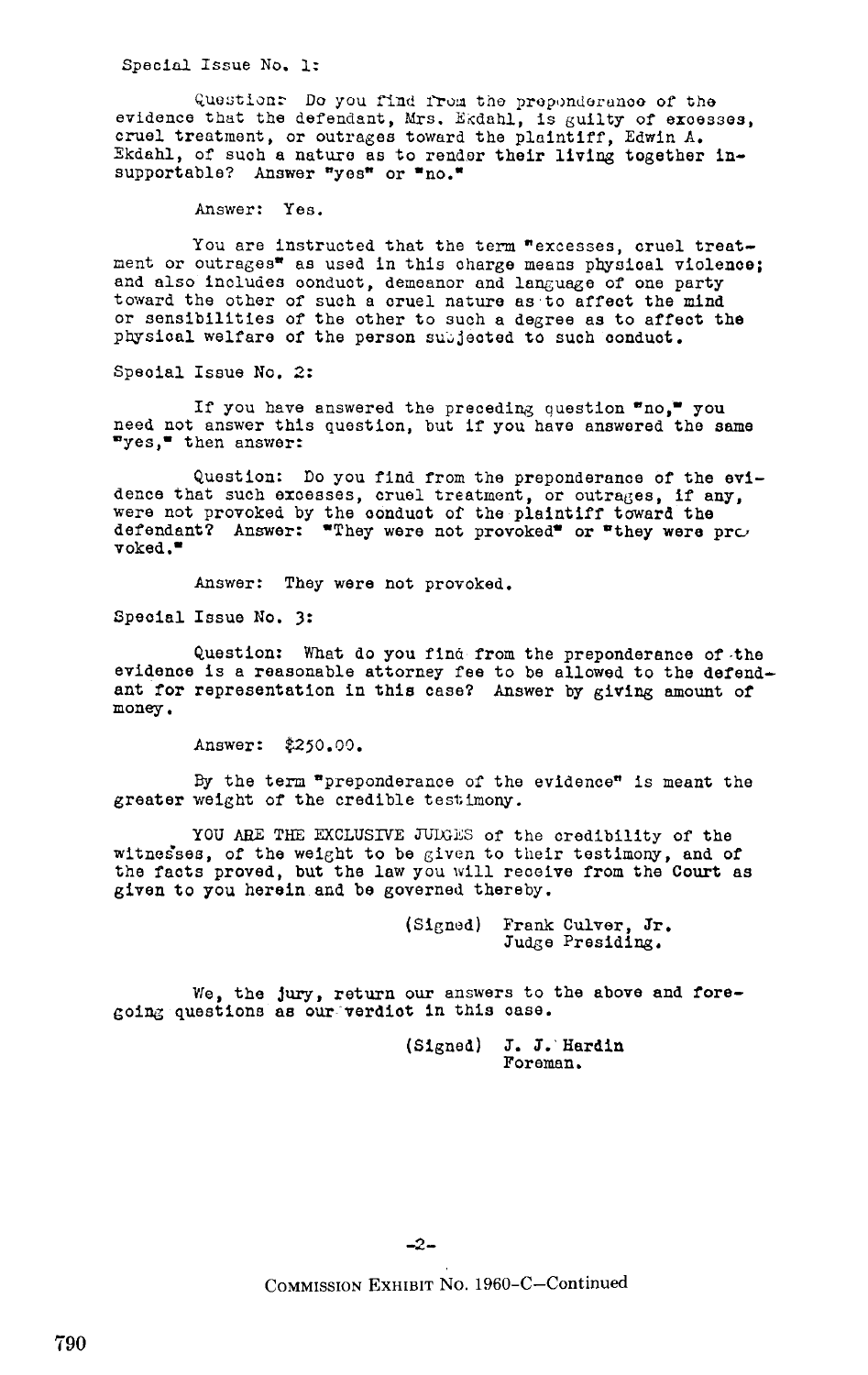The said findings were received by the Court and were filed and entered of record on the minutes of such Court.

The Court having been advised by the parties that an agreement had been entered into with respect to the disposition of any community property owned by plaintiff and defendant, and the Court having further been advised that with reference to such agreement and settlement, tha plaintiff, Edwin A. Ekdahl, has agreed to make payment of the sum of \$1,500.00 in cash to the said Marguerite C. Ekdahl in full and final settlement of any and all rights which she might have or may assert or hereafter assert in the community property of the said Edwin A. Ekdahl and Marguerite C, Ekdahl, and the Court having found that such agreement is fair and reasonable and should be approved, and the Court having been further advised that the said Edwin A. Ekdahl releases and quitolaims any interest which he may have in and to any and all jewelry, rings, wearing apparel and personal ornaments in possession of Marguerite C. Ekdahl, and likewise releases and quitolaims any interest in and to any silverware, dishes, glassware, linens, drapes, furniture and furnishings in possession of the said Marguerite C. Ekdahl, and further eleases any and all claim to any money or bank accounts standing in the name of Marguerite C, Ekdahl, all of said property by such agreement being the separate property of the said Marguerite C, Ekdahl, and the Court having been further advised that the said Marguerite C. Ekdahl releases and quitclaims any interest which she may have by virtue of such marriage to Edwin A. Ekdahl or otherwise to any and all property of every kind and character wheresoever situated, including all money and bank accounts, but not limited thereto, now standing in the name of Edwin A. Ekdahl, either in his individual name or in joint accounts with others, and likewise including, but not

 $-3-$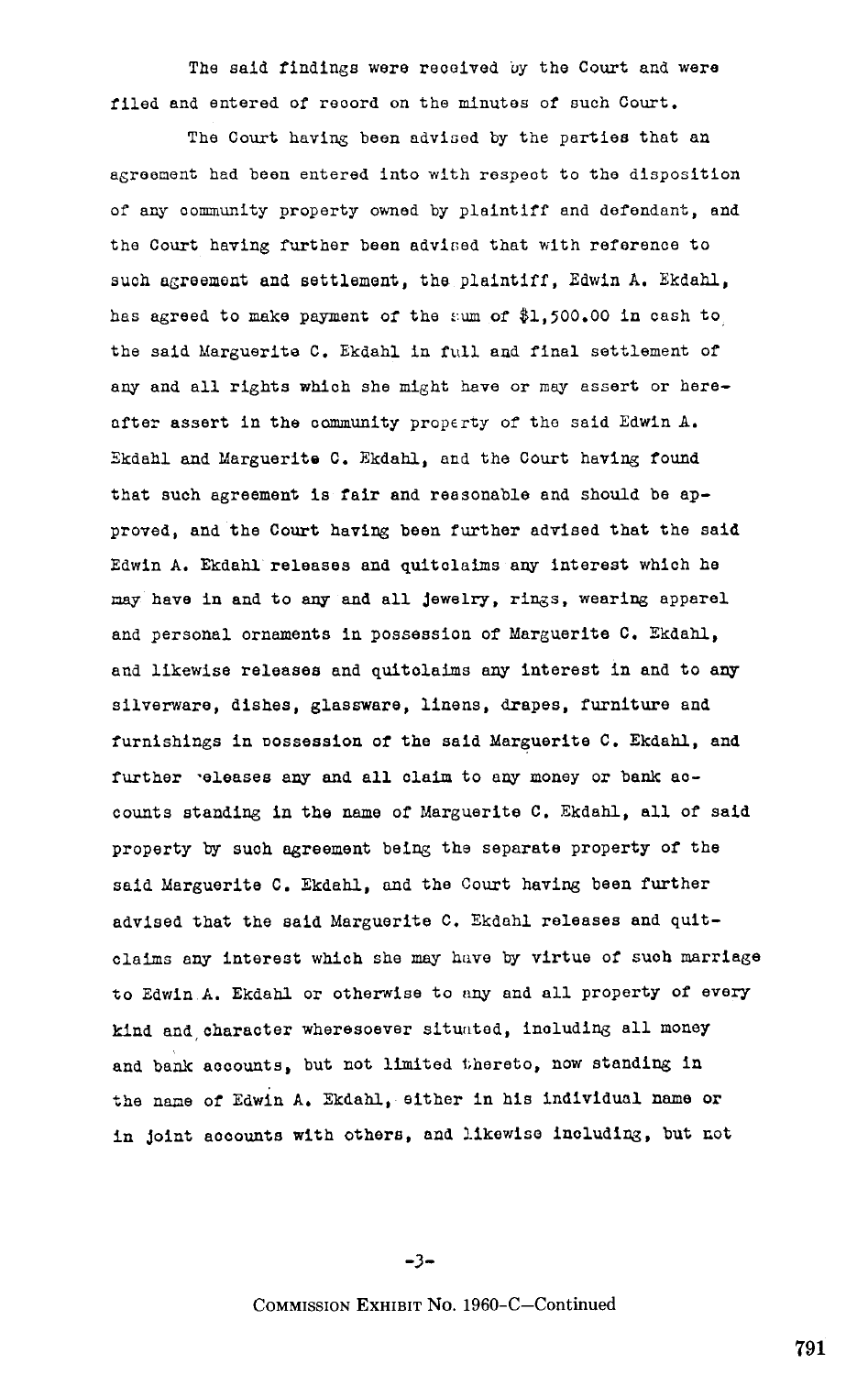limited to, all personal earnings end salaries of the'said Edwin A. Fkdahl:

Whereupon, the plaintiff having made and the Court having duly heard and considered his motion for judgment, and such additional considerations and findings as were authorized by law having been had and made, including but not limited to the finding that plaintiff is and has been an actual bona fide resident of the: State of Texas for'more than twelve months and has resided in Tarrant County for more than six months; likewise including but not limited to the finding that there have been no children born as a result of said marriage; likewise including but not limited to the finding that aefendant, Marguerite C. Ekdahl, desires the restoration of her former name. Marguerite C.-Oswald; and the Court having heard and approved the agreement hereinabove set out, the Court is of the opinion that judgment should be rendered as follows for the plaintiff:

IT IS THEREFORE CONSIDERED, ORDERED, ADJUDGED AND DE-CREED By the Court, on this the 24th day of June, 1948, that the bonds of matrimony heretofore existing between plaintiff, Edwin A. Ekdahl, and the defendant, Marguerite C. Ekdahl, be and they are hereby dissolved, and that said plaintiff be and he is hereby granted a decree of divorce from the defendant based upon the above and foregoing jury finding, and the finding of the Court, that the defendant has been guilty of excesses, cruel treatment and outrages against the plaintiff of such a nature as to render their further living together wholly insupportable .

IT IS FURTHER ORDERED By the Court that the agreement heretofore entered into between plaintiff and defendant as above detailed with reference to the disposition of community property is horeby approved by the Court.

 $-4-$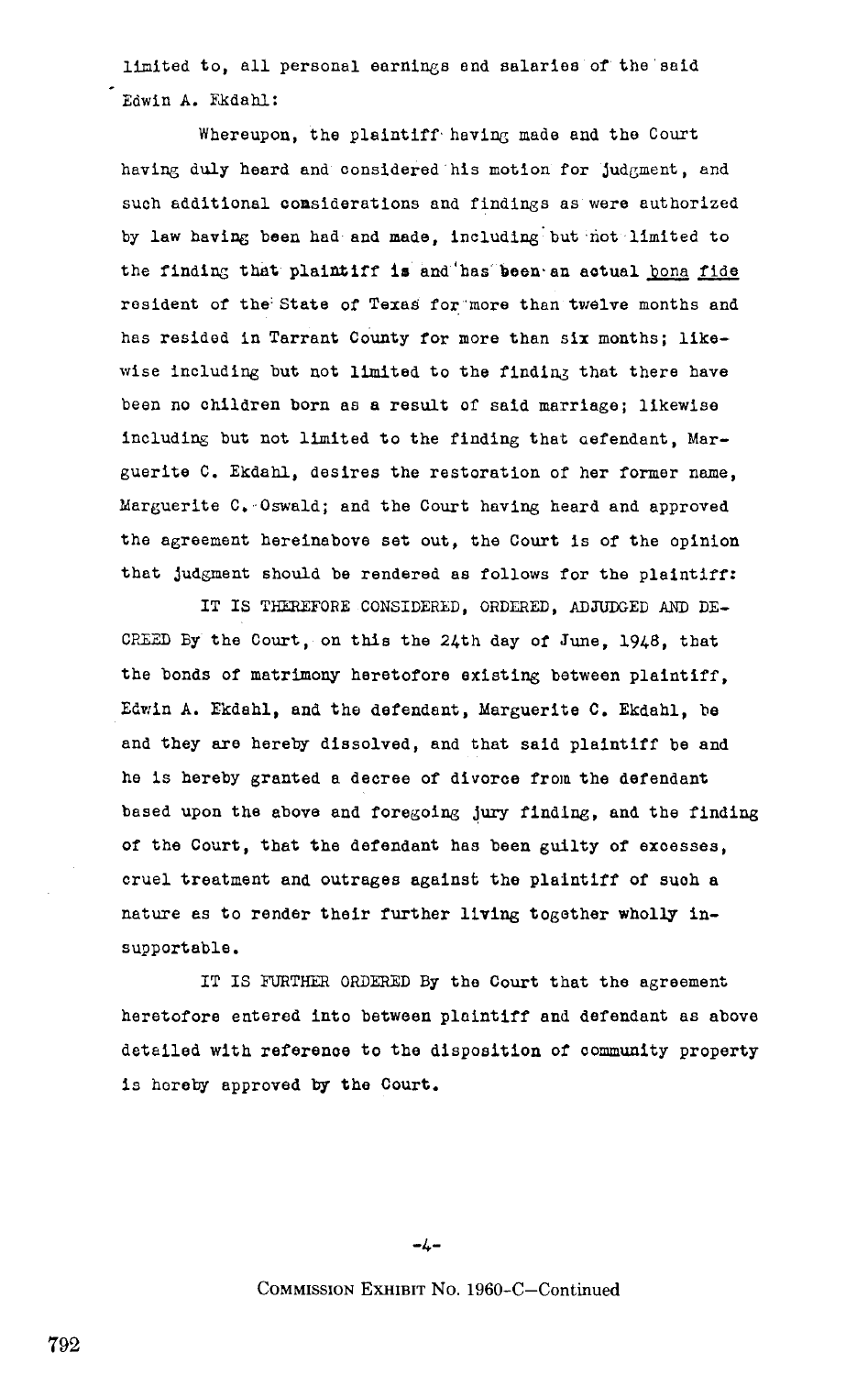IT IS FURTHER ORDERED By the Court that defendant's. former name, Marguerite C. Oswald, be restored to her.

IT IS THE FURTHER ORDER Of the Court that the sum of \$250.00 be paid to the firm of McLean & McLean, attorneys for the defendant, as a reasonable attorneys' fee for their representation of the defendant herein; that all court costs herein expended be assessed against the defendant, for all of which Rendered and enlised execution may issue. this 24th

rune 19148

France Oul

Approved as to Form:

WALLACE & KORTH by | Attorneys for Plaintiff, Edwin A. Ekdahl.

McLEAN & McLEAN Ъy Attorneys for Defendant, Marguerite C. Ekdahl.

A CERTIFIED COPY. GEORGE JOHNSON 19 6 C ATIEST: District Clerk, Tarrant County, Texas By y  $\overline{a}$ Deputy

 $-5-$ 

COMMISSION EXHIBIT No. 1960-C-Continued